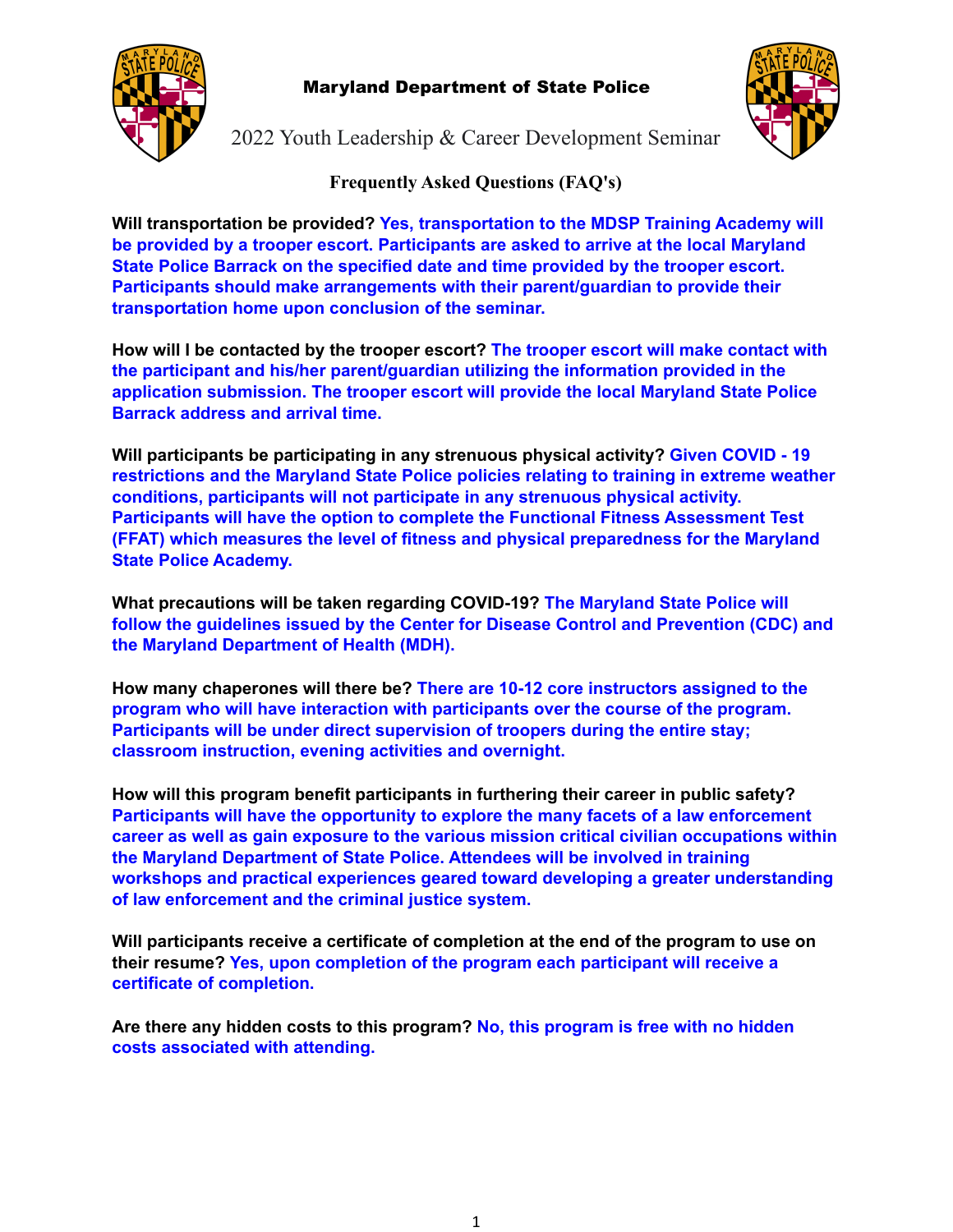



2022 Youth Leadership & Career Development Seminar

**Will you have medical staff on site in case of injury or sickness? Yes, the MDSP Medical Director will be onsite to administer medication and a MDSP paramedic is assigned to the program.**

**Will accommodations be made for food allergies? Yes, accommodations will be made for program attendees with food allergies.**

**What items will participants need to bring? The candidates will receive a Participant Packet which will provide a detailed list of items to bring. A separate email will be sent no later than Friday, July 8, 2022.**

**Will participants be able to contact parents/guardians during the seminar? Yes, phone calls will be permitted during "free time" hours in the evening. Participants may bring a cell phone; however, it will be secured during training hours. A seminar Point of Contact will be provided in the Participant Packet for use in case of emergency.**

**Will participants be allowed to bring their own food and drink? No, there will be no outside food or drinks permitted.**

**What are the sleeping arrangements and/or accommodations? Each program participant will be assigned a private room with a private bathroom. Rooms will be sanitized before participant arrival. Participants will not be permitted in another participant's room.**

**What happens if a participant gets homesick? If a participant becomes homesick, we will contact his/her parent or guardian and assist with any necessary accommodations.**

**What time will participants be going to bed? Mandatory lights out at 10:00 PM.**

**Will participants be exposed to any weapons? Participants will be exposed to training weapons (non-working replicas) ONLY.**

**If a participant takes medication, how will that be handled? All medication will be labeled and secured by the MDSP Medical Physician who will be onsite to administer prescription medication.**

## **COVID 19 Exposure Protocols**

All participants and MDSP staff will complete a 14 day health screening prior to the start of the program and report directly to the MDSP Program Coordinator

- Daily temperature checks
- Daily screening questions:
	- Have you developed any of the following symptoms of COVID-19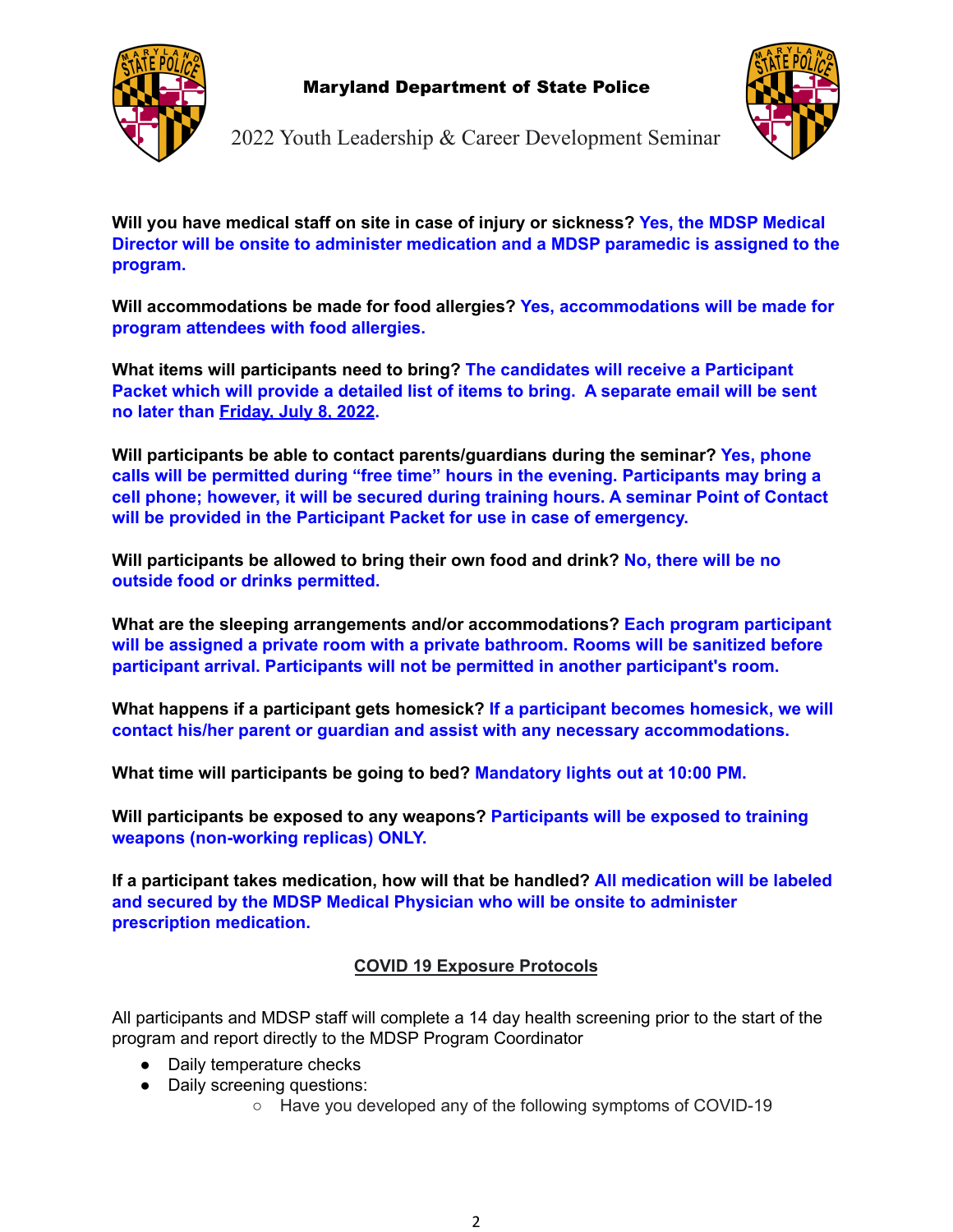

## Maryland Department of State Police



2022 Youth Leadership & Career Development Seminar

infection in the last 10 days? 1) Fever or chills 2) Cough 3) Shortness of breath or difficulty breathing 4) Fatigue 5) Muscle or body aches 6) Unusual headaches 7) New loss of taste or smell 8) Sore throat 9) Congestion or runny nose 10) Nausea or vomiting 11) Diarrhea

- Have you had a positive test for COVID-19 infection within the past 10 days?
- $\circ$  Within the last 10 days, have you been within 6 feet for longer than 15 minutes with someone who has suspected or confirmed COVID-19 infection, without taking proper precautions like wearing a mask and frequently washing your hands during this contact period?
- The participant's parent/guardian will confirm the health screening has been completed.
- **Any participant unable to pass the 14 day health screening will not be permitted to attend the seminar.**

All participants and MDSP staff will be required to complete a daily health screening during the program.

- If any person's temperature is less than 100.0 Fahrenheit, the individual will be permitted entry into the building, provided they answer "No" to both questions on the Building Entry Initial Screening.
- Should the person's temperature be 100.0 Fahrenheit or above, or if their answer is "Yes" to any of the screening questions, the individual will be denied access and prompt notification will be made to the MDSP Medical Director.
	- Participants will be separated and self-isolated to their dorm room
	- Parent/guardian will be contacted immediately to be notified of situation
	- Parent/guardian will be asked to pick the participant up from the academy
	- A MDSP staff member will remain in the dorm with the participant

MDSP Program Coordinator will designate a Workplace Coordinator responsible to ensure compliance with all guidelines to *Maintain Healthy Business Operations during the entire seminar.*

The training site will have signs/markings per COVID-19 exposure protocols. Participants should follow the directions of the MDSP staff for further instruction.

All participants and MDSP staff will be required to bring a mask with them.

All participants and MDSP staff will maintain social distancing at all times and will don their face mask if they are within 6 feet of another individual. Masks will be worn in all common areas.